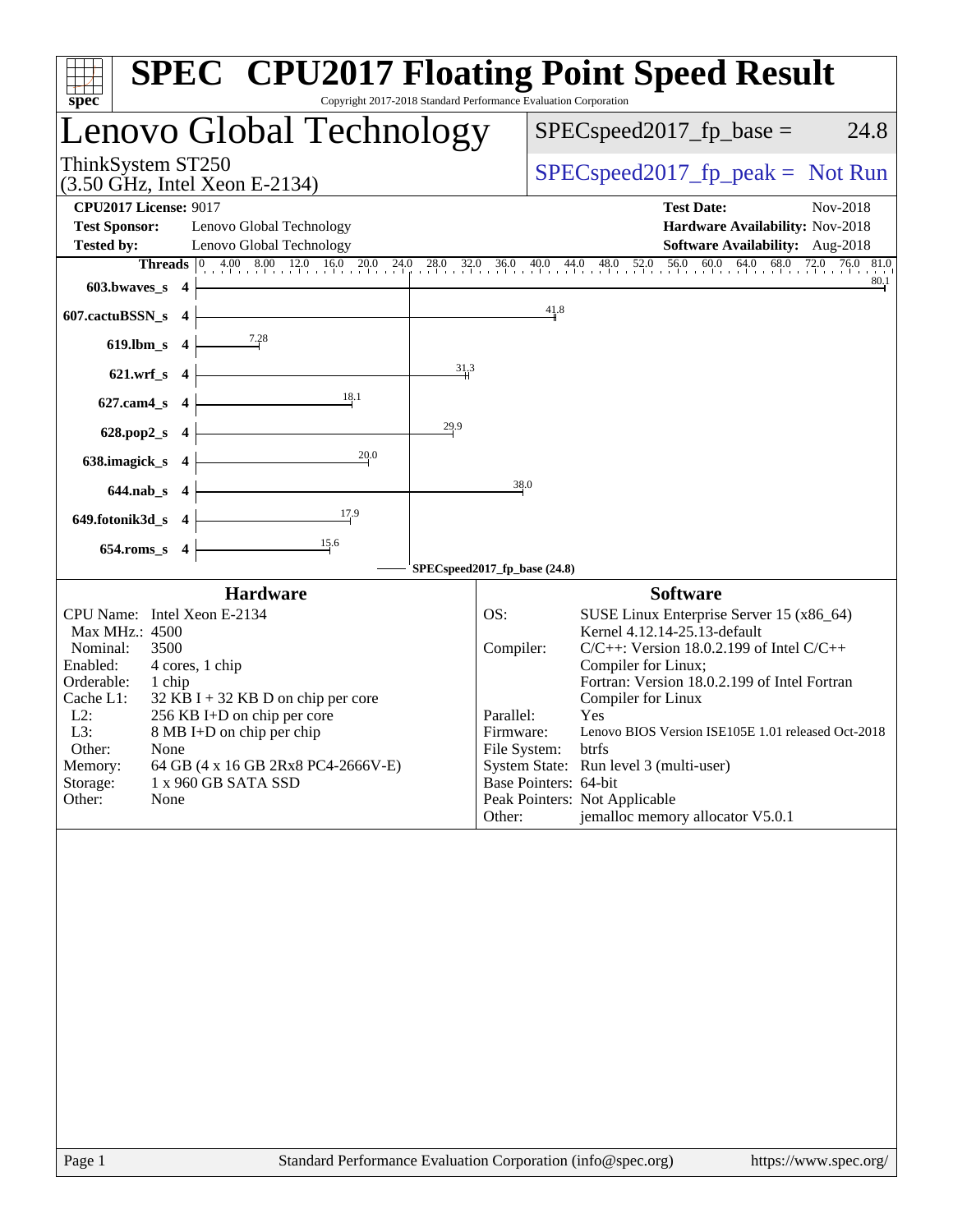

# Lenovo Global Technology

(3.50 GHz, Intel Xeon E-2134)

 $SPEC speed2017_fp\_base = 24.8$ 

ThinkSystem ST250  $SPEC speed2017$  [p\_peak = Not Run

**[Test Sponsor:](http://www.spec.org/auto/cpu2017/Docs/result-fields.html#TestSponsor)** Lenovo Global Technology **[Hardware Availability:](http://www.spec.org/auto/cpu2017/Docs/result-fields.html#HardwareAvailability)** Nov-2018 **[Tested by:](http://www.spec.org/auto/cpu2017/Docs/result-fields.html#Testedby)** Lenovo Global Technology **[Software Availability:](http://www.spec.org/auto/cpu2017/Docs/result-fields.html#SoftwareAvailability)** Aug-2018

**[CPU2017 License:](http://www.spec.org/auto/cpu2017/Docs/result-fields.html#CPU2017License)** 9017 **[Test Date:](http://www.spec.org/auto/cpu2017/Docs/result-fields.html#TestDate)** Nov-2018

#### **[Results Table](http://www.spec.org/auto/cpu2017/Docs/result-fields.html#ResultsTable)**

|                                    | <b>Base</b>    |                |             |                |       |                | <b>Peak</b> |                |                |              |                |              |                |              |
|------------------------------------|----------------|----------------|-------------|----------------|-------|----------------|-------------|----------------|----------------|--------------|----------------|--------------|----------------|--------------|
| <b>Benchmark</b>                   | <b>Threads</b> | <b>Seconds</b> | Ratio       | <b>Seconds</b> | Ratio | <b>Seconds</b> | Ratio       | <b>Threads</b> | <b>Seconds</b> | <b>Ratio</b> | <b>Seconds</b> | <b>Ratio</b> | <b>Seconds</b> | <b>Ratio</b> |
| 603.bwayes_s                       | 4              | 737            | 80.1        | 736            | 80.1  | 737            | 80.1        |                |                |              |                |              |                |              |
| 607.cactuBSSN s                    | 4              | 399            | 41.8        | 400            | 41.6  | 399            | 41.8        |                |                |              |                |              |                |              |
| $619.1$ bm s                       | 4              | 720            | 7.28        | 719            | 7.29  | 720            | 7.28        |                |                |              |                |              |                |              |
| $621.wrf$ s                        | 4              | 417            | 31.7        | 423            | 31.3  | 422            | 31.3        |                |                |              |                |              |                |              |
| $627.cam4_s$                       | 4              | 488            | <b>18.1</b> | 489            | 18.1  | 488            | 18.2        |                |                |              |                |              |                |              |
| $628.pop2_s$                       | 4              | 398            | 29.9        | 397            | 29.9  | <u>398</u>     | 29.9        |                |                |              |                |              |                |              |
| 638.imagick_s                      | 4              | 721            | <b>20.0</b> | 721            | 20.0  | 722            | 20.0        |                |                |              |                |              |                |              |
| $644$ .nab s                       | 4              | 460            | 38.0        | 460            | 38.0  | 460            | 38.0        |                |                |              |                |              |                |              |
| 649.fotonik3d s                    | 4              | 510            | 17.9        | 509            | 17.9  | 510            | 17.9        |                |                |              |                |              |                |              |
| $654$ .roms s                      | 4              | 1011           | 15.6        | 1011           | 15.6  | 1012           | 15.6        |                |                |              |                |              |                |              |
| $SPEC speed2017$ fp base =<br>24.8 |                |                |             |                |       |                |             |                |                |              |                |              |                |              |
| $SPECspeed2017_fp\_peak =$         | <b>Not Run</b> |                |             |                |       |                |             |                |                |              |                |              |                |              |

Results appear in the [order in which they were run.](http://www.spec.org/auto/cpu2017/Docs/result-fields.html#RunOrder) Bold underlined text [indicates a median measurement](http://www.spec.org/auto/cpu2017/Docs/result-fields.html#Median).

#### **[Operating System Notes](http://www.spec.org/auto/cpu2017/Docs/result-fields.html#OperatingSystemNotes)**

Stack size set to unlimited using "ulimit -s unlimited"

#### **[General Notes](http://www.spec.org/auto/cpu2017/Docs/result-fields.html#GeneralNotes)**

Environment variables set by runcpu before the start of the run: KMP\_AFFINITY = "granularity=fine,compact" LD\_LIBRARY\_PATH = "/home/cpu2017-1.0.5-ic18.0u2/lib/ia32:/home/cpu2017-1.0.5-ic18.0u2/lib/intel64" LD\_LIBRARY\_PATH = "\$LD\_LIBRARY\_PATH:/home/cpu2017-1.0.5-ic18.0u2/je5.0.1-32:/home/cpu2017-1.0.5-ic18.0u2/je5.0.1-64" OMP\_STACKSIZE = "192M"

 Binaries compiled on a system with 1x Intel Core i7-6700K CPU + 32GB RAM memory using Redhat Enterprise Linux 7.5 Transparent Huge Pages enabled by default Prior to runcpu invocation Filesystem page cache synced and cleared with: sync; echo 3> /proc/sys/vm/drop\_caches Yes: The test sponsor attests, as of date of publication, that CVE-2017-5754 (Meltdown) is mitigated in the system as tested and documented. Yes: The test sponsor attests, as of date of publication, that CVE-2017-5753 (Spectre variant 1) is mitigated in the system as tested and documented. Yes: The test sponsor attests, as of date of publication, that CVE-2017-5715 (Spectre variant 2) is mitigated in the system as tested and documented. jemalloc, a general purpose malloc implementation built with the RedHat Enterprise 7.5, and the system compiler gcc 4.8.5 sources available from jemalloc.net or <https://github.com/jemalloc/jemalloc/releases>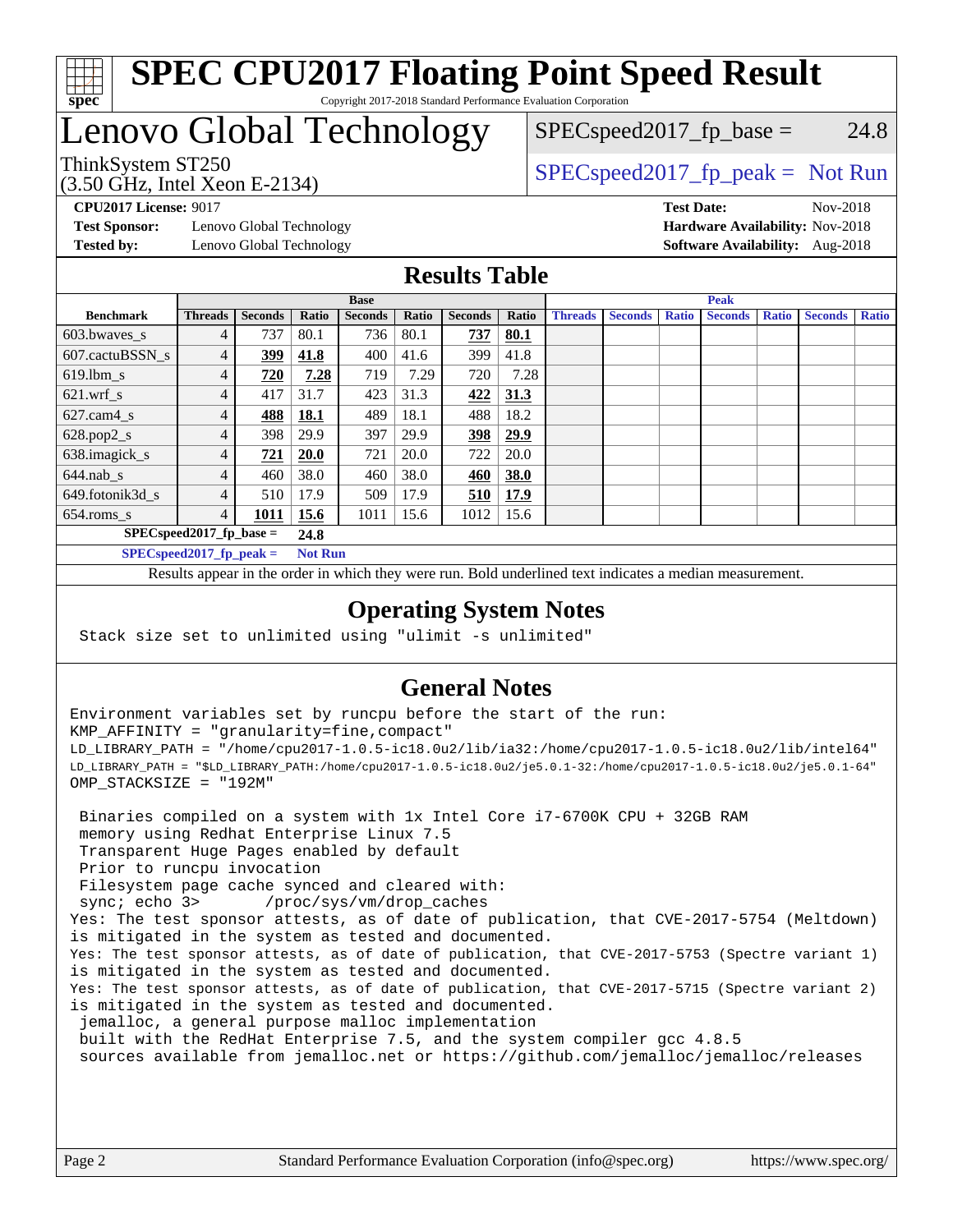|                                                                                                             | Lenovo Global Technology                                | $SPEC speed2017fr base =$                                                          | 24.8     |  |
|-------------------------------------------------------------------------------------------------------------|---------------------------------------------------------|------------------------------------------------------------------------------------|----------|--|
| ThinkSystem ST250                                                                                           |                                                         | $SPEC speed2017rfp peak = Not Run$                                                 |          |  |
| (3.50 GHz, Intel Xeon E-2134)                                                                               |                                                         |                                                                                    |          |  |
| <b>CPU2017 License: 9017</b><br><b>Test Sponsor:</b><br>Lenovo Global Technology                            |                                                         | <b>Test Date:</b><br>Hardware Availability: Nov-2018                               | Nov-2018 |  |
| <b>Tested by:</b><br>Lenovo Global Technology                                                               |                                                         | Software Availability: Aug-2018                                                    |          |  |
|                                                                                                             | <b>Platform Notes</b>                                   |                                                                                    |          |  |
| BIOS configuration:                                                                                         |                                                         |                                                                                    |          |  |
| Choose Operating Mode set to Maximum Performance                                                            |                                                         |                                                                                    |          |  |
| Choose Operating Mode set to Custom Mode                                                                    |                                                         |                                                                                    |          |  |
| CPU P-state Control set to Legacy                                                                           |                                                         |                                                                                    |          |  |
| Hyper-Threading set to Disable                                                                              |                                                         |                                                                                    |          |  |
| Sysinfo program /home/cpu2017-1.0.5-ic18.0u2/bin/sysinfo                                                    |                                                         |                                                                                    |          |  |
| Rev: r5974 of 2018-05-19 9bcde8f2999c33d61f64985e45859ea9<br>running on linux-nnmv Mon Nov 12 12:12:43 2018 |                                                         |                                                                                    |          |  |
|                                                                                                             |                                                         |                                                                                    |          |  |
| SUT (System Under Test) info as seen by some common utilities.                                              |                                                         |                                                                                    |          |  |
| For more information on this section, see                                                                   | https://www.spec.org/cpu2017/Docs/config.html#sysinfo   |                                                                                    |          |  |
|                                                                                                             |                                                         |                                                                                    |          |  |
| From /proc/cpuinfo                                                                                          |                                                         |                                                                                    |          |  |
|                                                                                                             | model name : $Intel(R)$ Xeon $(R)$ E-2134 CPU @ 3.50GHz |                                                                                    |          |  |
|                                                                                                             |                                                         |                                                                                    |          |  |
| "physical id"s (chips)<br>1                                                                                 |                                                         |                                                                                    |          |  |
| 4 "processors"                                                                                              |                                                         |                                                                                    |          |  |
|                                                                                                             |                                                         | cores, siblings (Caution: counting these is hw and system dependent. The following |          |  |
|                                                                                                             |                                                         | excerpts from /proc/cpuinfo might not be reliable. Use with caution.)              |          |  |
| cpu cores $: 4$                                                                                             |                                                         |                                                                                    |          |  |
| siblings : 4                                                                                                |                                                         |                                                                                    |          |  |
| physical 0: cores 0 1 2 3                                                                                   |                                                         |                                                                                    |          |  |
| From 1scpu:                                                                                                 |                                                         |                                                                                    |          |  |
| Architecture:                                                                                               | x86_64                                                  |                                                                                    |          |  |
| $CPU$ op-mode(s):                                                                                           | $32$ -bit, $64$ -bit                                    |                                                                                    |          |  |
| Byte Order:                                                                                                 | Little Endian                                           |                                                                                    |          |  |
| CPU(s):                                                                                                     | 4                                                       |                                                                                    |          |  |
| On-line CPU(s) list: $0-3$                                                                                  |                                                         |                                                                                    |          |  |
| Thread( $s$ ) per core:<br>$Core(s)$ per socket:                                                            | 1<br>4                                                  |                                                                                    |          |  |
| Socket(s):                                                                                                  | 1                                                       |                                                                                    |          |  |
| NUMA node(s):                                                                                               | 1                                                       |                                                                                    |          |  |
| Vendor ID:                                                                                                  | GenuineIntel                                            |                                                                                    |          |  |
| CPU family:                                                                                                 | 6                                                       |                                                                                    |          |  |
| Model:                                                                                                      | 158                                                     |                                                                                    |          |  |
| Model name:                                                                                                 | $Intel(R) Xeon(R) E-2134 CPU @ 3.50GHz$                 |                                                                                    |          |  |
| Stepping:                                                                                                   | 10                                                      |                                                                                    |          |  |
| CPU MHz:                                                                                                    | 3500.000                                                |                                                                                    |          |  |
| $CPU$ max $MHz:$                                                                                            | 4500.0000                                               |                                                                                    |          |  |
| CPU min MHz:                                                                                                | 800.0000                                                |                                                                                    |          |  |
| BogoMIPS:<br>Virtualization:                                                                                | 7008.00<br>$VT - x$                                     |                                                                                    |          |  |
| Lld cache:                                                                                                  | 32K                                                     |                                                                                    |          |  |
| Lli cache:                                                                                                  | 32K                                                     |                                                                                    |          |  |
| L2 cache:<br>L3 cache:                                                                                      | 256K<br>8192K                                           |                                                                                    |          |  |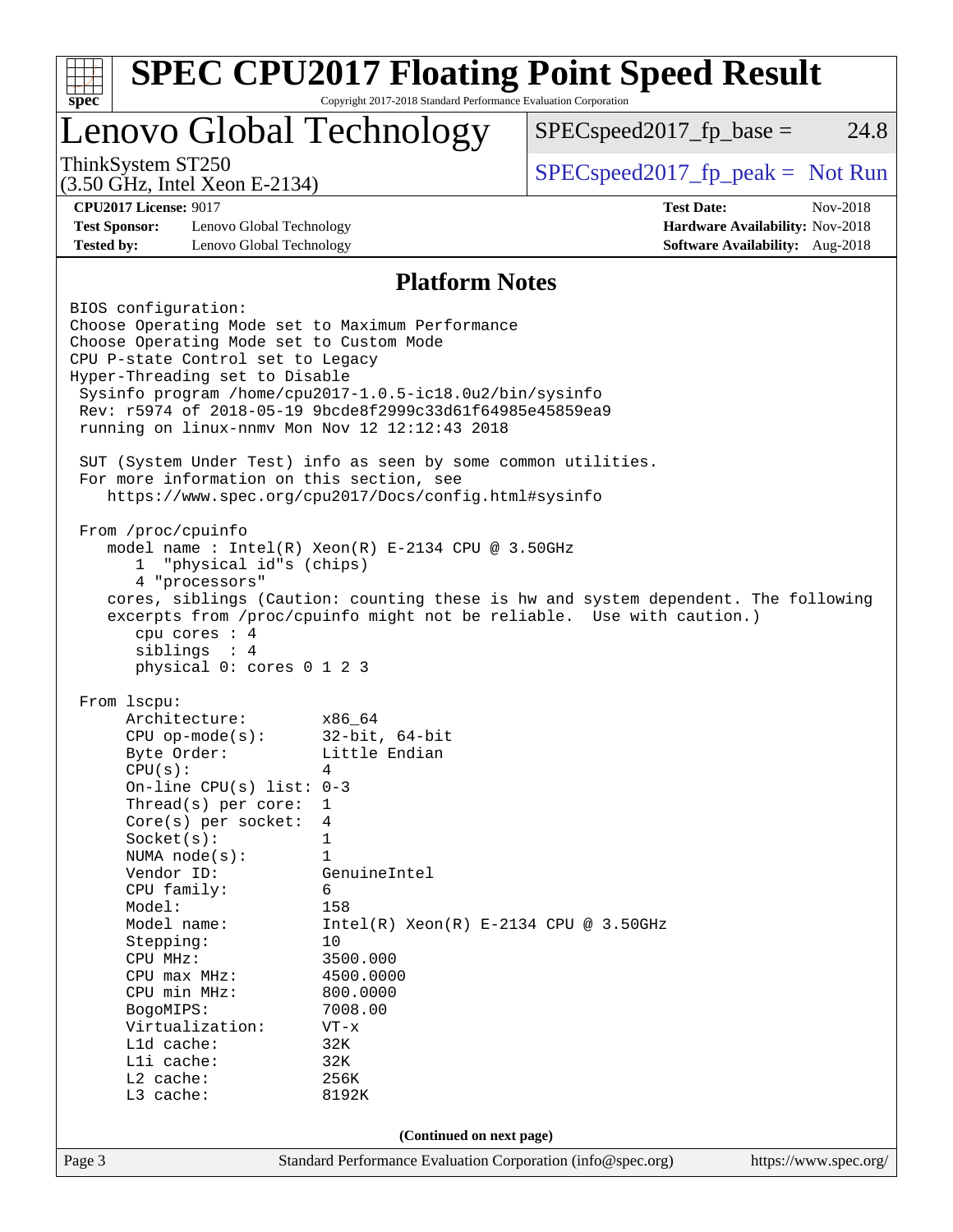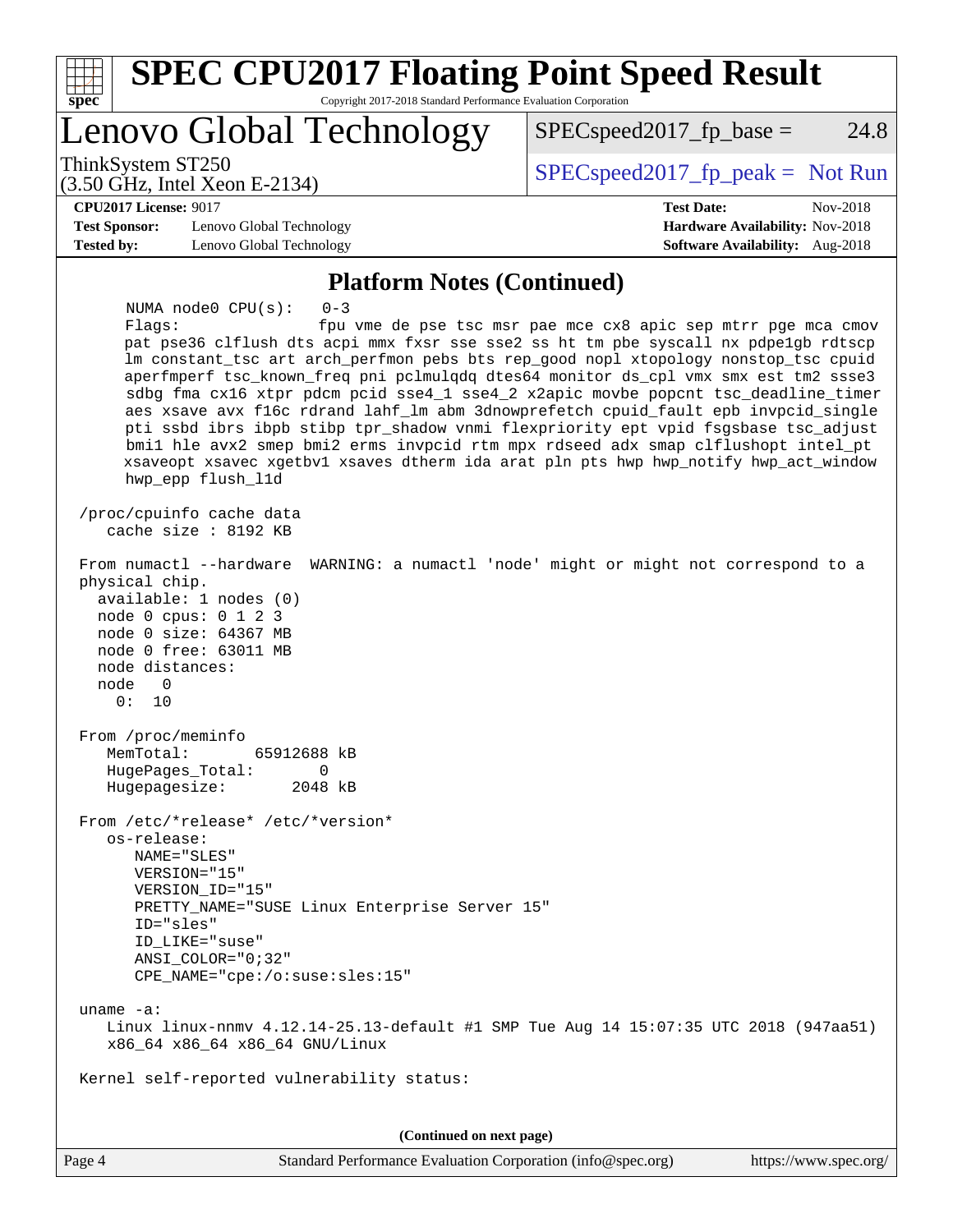

Lenovo Global Technology

 $SPEC speed2017_fp\_base = 24.8$ 

(3.50 GHz, Intel Xeon E-2134)

ThinkSystem ST250  $SPEC speed2017$  [p\_peak = Not Run

**[Test Sponsor:](http://www.spec.org/auto/cpu2017/Docs/result-fields.html#TestSponsor)** Lenovo Global Technology **[Hardware Availability:](http://www.spec.org/auto/cpu2017/Docs/result-fields.html#HardwareAvailability)** Nov-2018 **[Tested by:](http://www.spec.org/auto/cpu2017/Docs/result-fields.html#Testedby)** Lenovo Global Technology **[Software Availability:](http://www.spec.org/auto/cpu2017/Docs/result-fields.html#SoftwareAvailability)** Aug-2018

**[CPU2017 License:](http://www.spec.org/auto/cpu2017/Docs/result-fields.html#CPU2017License)** 9017 **[Test Date:](http://www.spec.org/auto/cpu2017/Docs/result-fields.html#TestDate)** Nov-2018

#### **[Platform Notes \(Continued\)](http://www.spec.org/auto/cpu2017/Docs/result-fields.html#PlatformNotes)**

 CVE-2017-5754 (Meltdown): Mitigation: PTI CVE-2017-5753 (Spectre variant 1): Mitigation: \_\_user pointer sanitization CVE-2017-5715 (Spectre variant 2): Mitigation: Indirect Branch Restricted Speculation, IBPB, IBRS\_FW

run-level 3 Nov 12 09:34

 SPEC is set to: /home/cpu2017-1.0.5-ic18.0u2 Filesystem Type Size Used Avail Use% Mounted on /dev/sda2 btrfs 895G 18G 876G 2% /home

 Additional information from dmidecode follows. WARNING: Use caution when you interpret this section. The 'dmidecode' program reads system data which is "intended to allow hardware to be accurately determined", but the intent may not be met, as there are frequent changes to hardware, firmware, and the "DMTF SMBIOS" standard. BIOS Lenovo -[ISE105E-1.01]- 10/11/2018

 Memory: 4x Micron 18ASF2G72AZ-2G6D1 16 GB 2 rank 2666

(End of data from sysinfo program)

#### **[Compiler Version Notes](http://www.spec.org/auto/cpu2017/Docs/result-fields.html#CompilerVersionNotes)**

| CC 619.1bm_s(base) 638.imagick_s(base) 644.nab_s(base)                                                                                                              |  |
|---------------------------------------------------------------------------------------------------------------------------------------------------------------------|--|
| icc (ICC) 18.0.2 20180210<br>Copyright (C) 1985-2018 Intel Corporation. All rights reserved.                                                                        |  |
| FC 607.cactuBSSN s(base)                                                                                                                                            |  |
| icpc (ICC) 18.0.2 20180210<br>Copyright (C) 1985-2018 Intel Corporation. All rights reserved.<br>icc (ICC) 18.0.2 20180210                                          |  |
| Copyright (C) 1985-2018 Intel Corporation. All rights reserved.<br>ifort (IFORT) 18.0.2 20180210<br>Copyright (C) 1985-2018 Intel Corporation. All rights reserved. |  |
|                                                                                                                                                                     |  |
| FC 603.bwaves s(base) 649.fotonik3d s(base) 654.roms s(base)                                                                                                        |  |
| ifort (IFORT) 18.0.2 20180210<br>Copyright (C) 1985-2018 Intel Corporation. All rights reserved.                                                                    |  |
| (Continued on next page)                                                                                                                                            |  |
| Page 5<br>Standard Performance Evaluation Corporation (info@spec.org)<br>https://www.spec.org/                                                                      |  |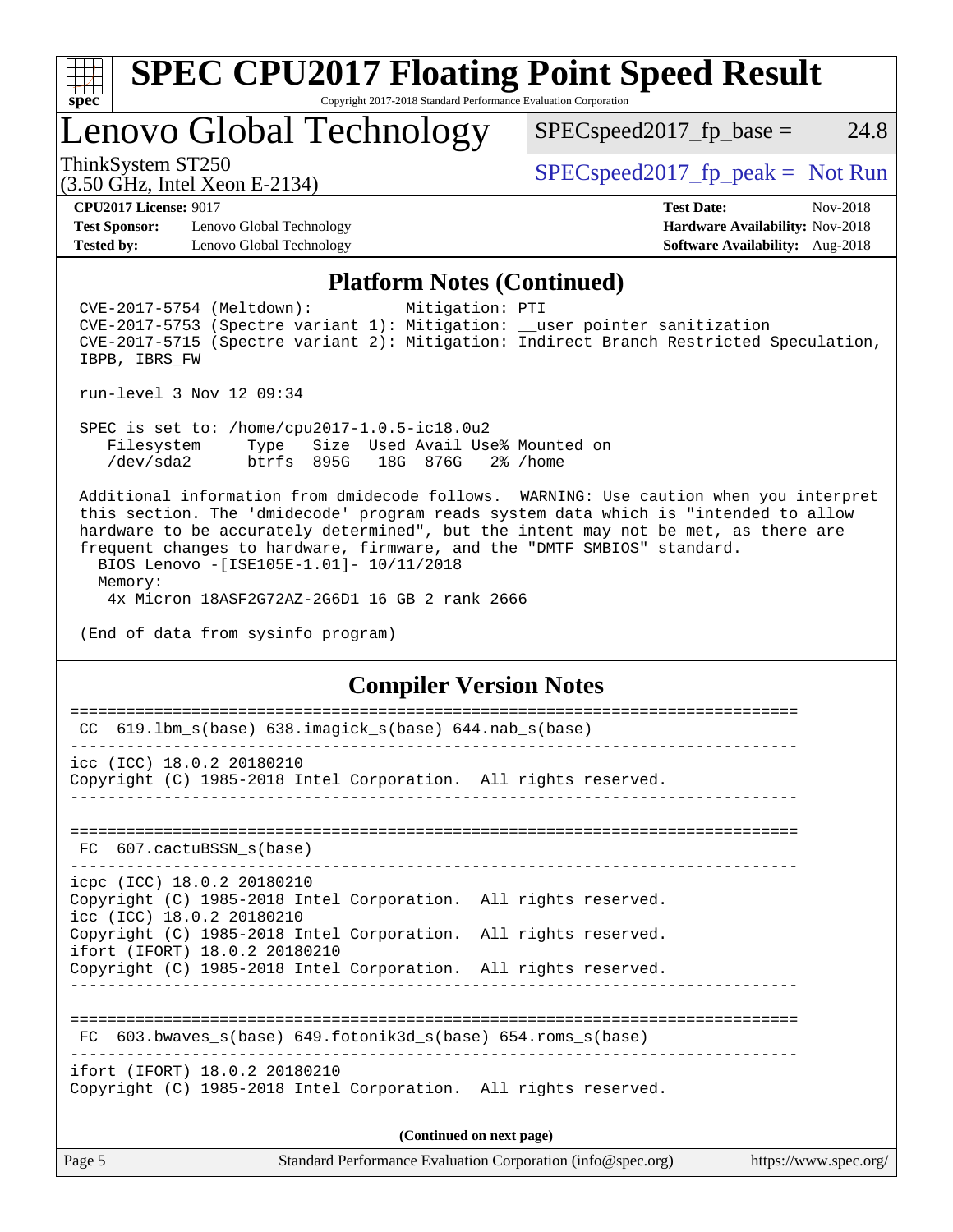

# Lenovo Global Technology

 $SPEC speed2017_fp\_base = 24.8$ 

(3.50 GHz, Intel Xeon E-2134)

ThinkSystem ST250  $SPEC speed2017$  [p\_peak = Not Run

**[Test Sponsor:](http://www.spec.org/auto/cpu2017/Docs/result-fields.html#TestSponsor)** Lenovo Global Technology **[Hardware Availability:](http://www.spec.org/auto/cpu2017/Docs/result-fields.html#HardwareAvailability)** Nov-2018 **[Tested by:](http://www.spec.org/auto/cpu2017/Docs/result-fields.html#Testedby)** Lenovo Global Technology **[Software Availability:](http://www.spec.org/auto/cpu2017/Docs/result-fields.html#SoftwareAvailability)** Aug-2018

**[CPU2017 License:](http://www.spec.org/auto/cpu2017/Docs/result-fields.html#CPU2017License)** 9017 **[Test Date:](http://www.spec.org/auto/cpu2017/Docs/result-fields.html#TestDate)** Nov-2018

### **[Compiler Version Notes \(Continued\)](http://www.spec.org/auto/cpu2017/Docs/result-fields.html#CompilerVersionNotes)**

------------------------------------------------------------------------------

```
==============================================================================
CC 621.wrf_s(base) 627.cam4_s(base) 628.pop2_s(base)
```
------------------------------------------------------------------------------

ifort (IFORT) 18.0.2 20180210 Copyright (C) 1985-2018 Intel Corporation. All rights reserved.

icc (ICC) 18.0.2 20180210

Copyright (C) 1985-2018 Intel Corporation. All rights reserved.

------------------------------------------------------------------------------

## **[Base Compiler Invocation](http://www.spec.org/auto/cpu2017/Docs/result-fields.html#BaseCompilerInvocation)**

[C benchmarks](http://www.spec.org/auto/cpu2017/Docs/result-fields.html#Cbenchmarks): [icc -m64 -std=c11](http://www.spec.org/cpu2017/results/res2018q4/cpu2017-20181210-10138.flags.html#user_CCbase_intel_icc_64bit_c11_33ee0cdaae7deeeab2a9725423ba97205ce30f63b9926c2519791662299b76a0318f32ddfffdc46587804de3178b4f9328c46fa7c2b0cd779d7a61945c91cd35)

[Fortran benchmarks](http://www.spec.org/auto/cpu2017/Docs/result-fields.html#Fortranbenchmarks): [ifort -m64](http://www.spec.org/cpu2017/results/res2018q4/cpu2017-20181210-10138.flags.html#user_FCbase_intel_ifort_64bit_24f2bb282fbaeffd6157abe4f878425411749daecae9a33200eee2bee2fe76f3b89351d69a8130dd5949958ce389cf37ff59a95e7a40d588e8d3a57e0c3fd751)

[Benchmarks using both Fortran and C](http://www.spec.org/auto/cpu2017/Docs/result-fields.html#BenchmarksusingbothFortranandC): [ifort -m64](http://www.spec.org/cpu2017/results/res2018q4/cpu2017-20181210-10138.flags.html#user_CC_FCbase_intel_ifort_64bit_24f2bb282fbaeffd6157abe4f878425411749daecae9a33200eee2bee2fe76f3b89351d69a8130dd5949958ce389cf37ff59a95e7a40d588e8d3a57e0c3fd751) [icc -m64 -std=c11](http://www.spec.org/cpu2017/results/res2018q4/cpu2017-20181210-10138.flags.html#user_CC_FCbase_intel_icc_64bit_c11_33ee0cdaae7deeeab2a9725423ba97205ce30f63b9926c2519791662299b76a0318f32ddfffdc46587804de3178b4f9328c46fa7c2b0cd779d7a61945c91cd35)

[Benchmarks using Fortran, C, and C++:](http://www.spec.org/auto/cpu2017/Docs/result-fields.html#BenchmarksusingFortranCandCXX) [icpc -m64](http://www.spec.org/cpu2017/results/res2018q4/cpu2017-20181210-10138.flags.html#user_CC_CXX_FCbase_intel_icpc_64bit_4ecb2543ae3f1412ef961e0650ca070fec7b7afdcd6ed48761b84423119d1bf6bdf5cad15b44d48e7256388bc77273b966e5eb805aefd121eb22e9299b2ec9d9) [icc -m64 -std=c11](http://www.spec.org/cpu2017/results/res2018q4/cpu2017-20181210-10138.flags.html#user_CC_CXX_FCbase_intel_icc_64bit_c11_33ee0cdaae7deeeab2a9725423ba97205ce30f63b9926c2519791662299b76a0318f32ddfffdc46587804de3178b4f9328c46fa7c2b0cd779d7a61945c91cd35) [ifort -m64](http://www.spec.org/cpu2017/results/res2018q4/cpu2017-20181210-10138.flags.html#user_CC_CXX_FCbase_intel_ifort_64bit_24f2bb282fbaeffd6157abe4f878425411749daecae9a33200eee2bee2fe76f3b89351d69a8130dd5949958ce389cf37ff59a95e7a40d588e8d3a57e0c3fd751)

## **[Base Portability Flags](http://www.spec.org/auto/cpu2017/Docs/result-fields.html#BasePortabilityFlags)**

 603.bwaves\_s: [-DSPEC\\_LP64](http://www.spec.org/cpu2017/results/res2018q4/cpu2017-20181210-10138.flags.html#suite_basePORTABILITY603_bwaves_s_DSPEC_LP64) 607.cactuBSSN\_s: [-DSPEC\\_LP64](http://www.spec.org/cpu2017/results/res2018q4/cpu2017-20181210-10138.flags.html#suite_basePORTABILITY607_cactuBSSN_s_DSPEC_LP64) 619.lbm\_s: [-DSPEC\\_LP64](http://www.spec.org/cpu2017/results/res2018q4/cpu2017-20181210-10138.flags.html#suite_basePORTABILITY619_lbm_s_DSPEC_LP64) 621.wrf\_s: [-DSPEC\\_LP64](http://www.spec.org/cpu2017/results/res2018q4/cpu2017-20181210-10138.flags.html#suite_basePORTABILITY621_wrf_s_DSPEC_LP64) [-DSPEC\\_CASE\\_FLAG](http://www.spec.org/cpu2017/results/res2018q4/cpu2017-20181210-10138.flags.html#b621.wrf_s_baseCPORTABILITY_DSPEC_CASE_FLAG) [-convert big\\_endian](http://www.spec.org/cpu2017/results/res2018q4/cpu2017-20181210-10138.flags.html#user_baseFPORTABILITY621_wrf_s_convert_big_endian_c3194028bc08c63ac5d04de18c48ce6d347e4e562e8892b8bdbdc0214820426deb8554edfa529a3fb25a586e65a3d812c835984020483e7e73212c4d31a38223) 627.cam4\_s: [-DSPEC\\_LP64](http://www.spec.org/cpu2017/results/res2018q4/cpu2017-20181210-10138.flags.html#suite_basePORTABILITY627_cam4_s_DSPEC_LP64) [-DSPEC\\_CASE\\_FLAG](http://www.spec.org/cpu2017/results/res2018q4/cpu2017-20181210-10138.flags.html#b627.cam4_s_baseCPORTABILITY_DSPEC_CASE_FLAG) 628.pop2\_s: [-DSPEC\\_LP64](http://www.spec.org/cpu2017/results/res2018q4/cpu2017-20181210-10138.flags.html#suite_basePORTABILITY628_pop2_s_DSPEC_LP64) [-DSPEC\\_CASE\\_FLAG](http://www.spec.org/cpu2017/results/res2018q4/cpu2017-20181210-10138.flags.html#b628.pop2_s_baseCPORTABILITY_DSPEC_CASE_FLAG) [-convert big\\_endian](http://www.spec.org/cpu2017/results/res2018q4/cpu2017-20181210-10138.flags.html#user_baseFPORTABILITY628_pop2_s_convert_big_endian_c3194028bc08c63ac5d04de18c48ce6d347e4e562e8892b8bdbdc0214820426deb8554edfa529a3fb25a586e65a3d812c835984020483e7e73212c4d31a38223) [-assume byterecl](http://www.spec.org/cpu2017/results/res2018q4/cpu2017-20181210-10138.flags.html#user_baseFPORTABILITY628_pop2_s_assume_byterecl_7e47d18b9513cf18525430bbf0f2177aa9bf368bc7a059c09b2c06a34b53bd3447c950d3f8d6c70e3faf3a05c8557d66a5798b567902e8849adc142926523472) 638.imagick\_s: [-DSPEC\\_LP64](http://www.spec.org/cpu2017/results/res2018q4/cpu2017-20181210-10138.flags.html#suite_basePORTABILITY638_imagick_s_DSPEC_LP64) 644.nab\_s: [-DSPEC\\_LP64](http://www.spec.org/cpu2017/results/res2018q4/cpu2017-20181210-10138.flags.html#suite_basePORTABILITY644_nab_s_DSPEC_LP64) 649.fotonik3d\_s: [-DSPEC\\_LP64](http://www.spec.org/cpu2017/results/res2018q4/cpu2017-20181210-10138.flags.html#suite_basePORTABILITY649_fotonik3d_s_DSPEC_LP64) 654.roms\_s: [-DSPEC\\_LP64](http://www.spec.org/cpu2017/results/res2018q4/cpu2017-20181210-10138.flags.html#suite_basePORTABILITY654_roms_s_DSPEC_LP64)